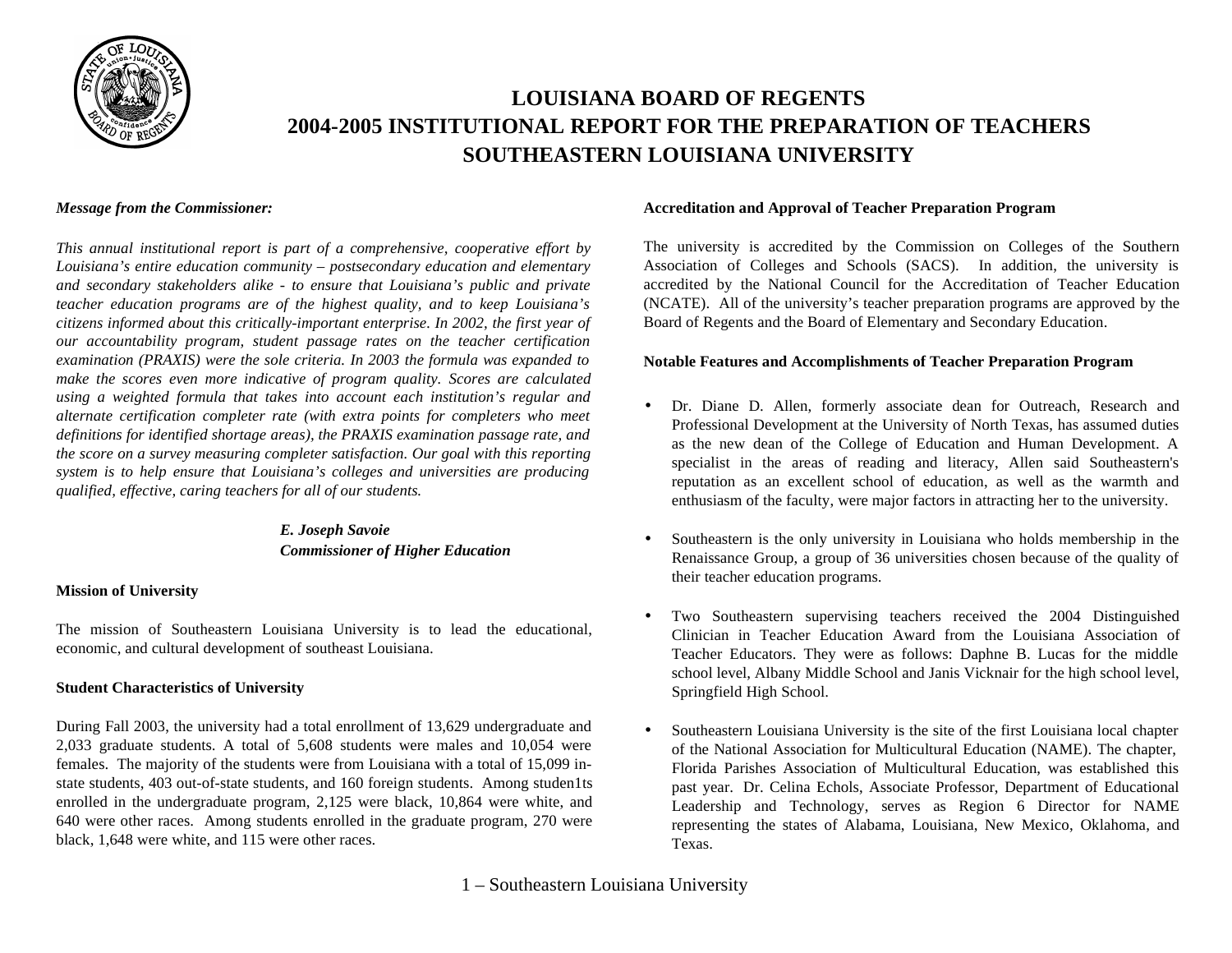### **Notable Features and Accomplishments of Teacher Preparation Program (Cont'd)**

- The first graduates of Southeastern's new alternative certification program, The Master of Arts in Teaching Degree, completed their degrees in Spring 2004. There were 16 graduates meeting all certification requirements. Eleven more MAT students completed certification in Fall 04 with more than 20 expected in Spring 05.
- The U. S. Department of Education awarded the College of Education and Human Development 1.8 million dollars for 5 years for two Title III - National Professional Development Projects. The goals of Project IMPACT and Project TEACH are to increase the knowledge and skills of faculty members and preservice at Southeastern and educators, non-instructional staff, and school administrators who serve limited English proficient (LEP) students in 5 partner school districts, East Baton Rouge, Jefferson,Lafayette, Livingston, and Tangipahoa.
- Southeastern(along with three other Louisiana universities) has received a \$3.6 million grant from the Wallace Foundation titled the State Action for Education Leadership Project II (SAELPII). The grant is being disbursed to four university/school district partnerships throughout the state. Through the Department of Educational Leadership and Technology, Southeastern Louisiana University is participating in one of the four collaborative partnerships with six of its district schools, City of Bogalusa, Livingston, St. Helena, St. Tammany, Tangipahoa, and Washington to form a leadership network. The network is designed to provide identification, recruitment, mentoring, professional development, support, and empowerment of school leaders in order to assure highly qualified and effective school leaders in every school, thereby providing the opportunity for students to achieve to their highest potential.
- Participation in the Hearst Foundation: Rural Schools and Community Trust is providing Southeastern another opportunity to partner with one of the area school districts, St. Helena Parish. Through this partnership, university faculty work with educators in St. Helena Parish to use action research to define problems and to assess and inform decisions in order to have a positive impact on student achievement and community involvement in St. Helena Schools.

### **Teacher Preparation Program Data**

1. Total number of students formally admitted to the regular teacher 961 preparation program and enrolled in one or more courses during

**Teacher Preparation Program Data (Cont/d)**

academic year 2003-2004 including all areas of teaching specialization.

- 2. Total number of students enrolled in the regular teacher preparation 227 program and alternate certification program including all areas of teaching specialization who participated in programs of supervised student teaching or supervised internships during Summer 2003, Fall 2003, and/or Spring 2004.
- 3. Supervising faculty for supervised student teaching and internship experiences.
	- a. Number of appointed full time faculty in professional education. 22
	- b. Number of appointed part-time faculty in professional 3 education who supervised student teaching/internship experiences during Summer 2003, Fall 2003, and Spring 2004.
	- c. Number of appointed part-time faculty in professional education, 17 not otherwise employed by the institution, who supervised student teaching/internship experiences during Summer 2003, Fall 2003, and Spring 2004.
	- d. Total number of supervising faculty for the teacher preparation 42 program during 2003-2004.
- 4. Student/faculty ratio for student teaching and internship experiences. 4.12
- 5. Student participation in student teaching.
	- a. Average number of hours per week required of student 35 participation in supervised student teaching during academic year 2003-2004.
	- b. Total number of weeks per semester of supervised student 15 teaching required for student teaching during academic year 2003-2004.
	- c. Total number of hours required during academic year 2003-2004 270 for student teaching.
- 2 Southeastern Louisiana University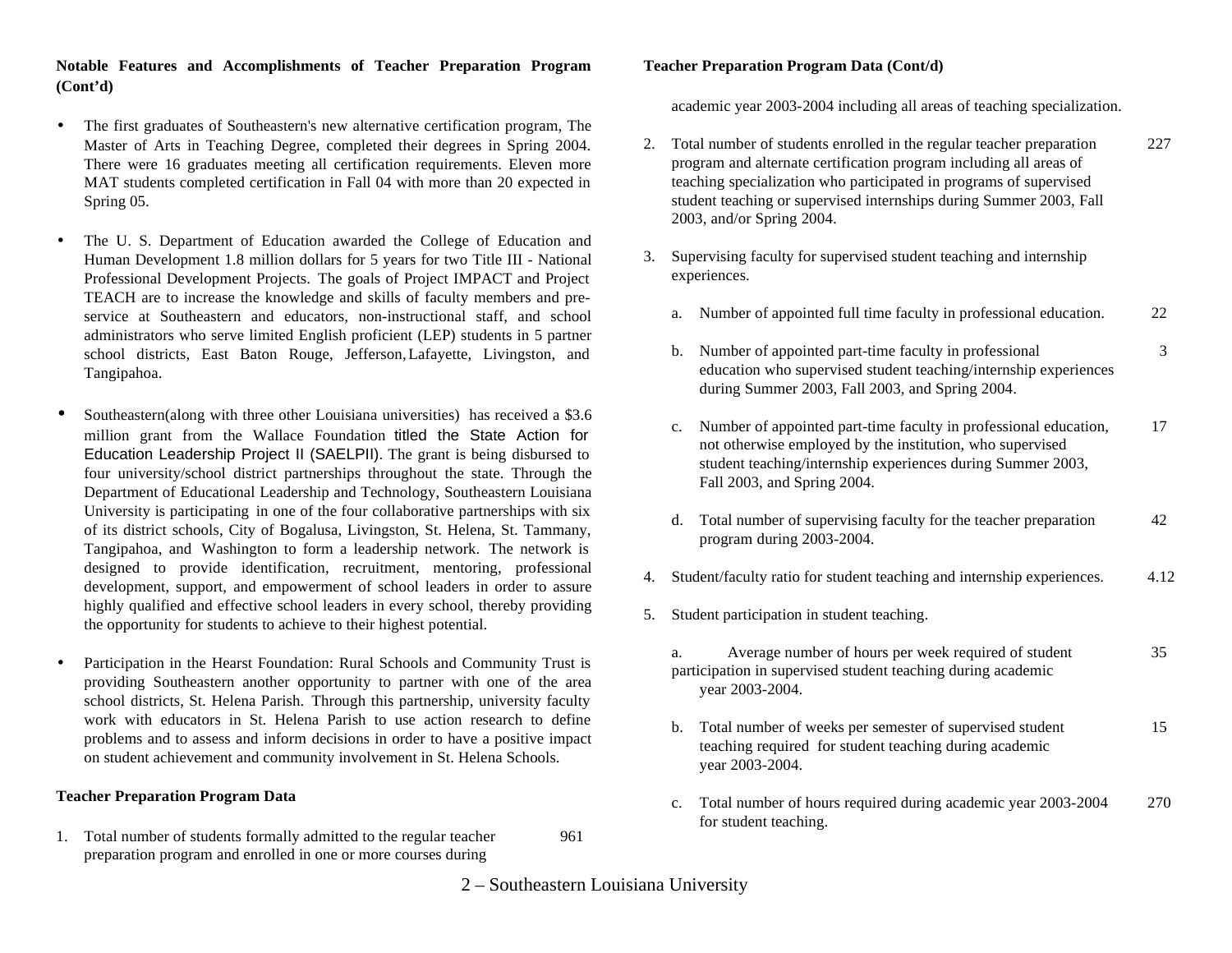# **LOUISIANA BOARD OF REGENTS 2004-2005 TEACHER PREPARATION ACCOUNTABILITY SYSTEM**

## **Southeastern Louisiana University**

In compliance with the Higher Education Act of 1998, Louisiana created a Teacher Preparation Accountability System to assess the performance of teacher preparation programs within the State. During the first phase (2001-2002) of the accountability system, the performance of the regular and alternate certification students on the state teachers' examination (PRAXIS) was assessed. During the second phase (2002-2004), the quantity of program completers at each institution and the performance of each institution (e.g., performance of regular and alternate certification students on the state teachers' examination (PRAXIS) and ratings by teachers of their satisfaction with their teacher preparation programs) are being assessed. In the future, additional factors will be assessed to examine such areas as: ratings of programs by first year teachers' mentors; retention of teachers after three years of teaching; and university-district partnerships. The purpose of this accountability system is to clearly demonstrate to the public that all universities and colleges in the State are working diligently to produce quality teachers who work effectively with PK-12 students.

### **I. INSTITUTIONAL PERFORMANCE INDEX**

**A. Grade Performance of 2003-2004 Regular and Alternate Certification Program Completers on Certification Index (Percentage of students who passed the PRAXIS examination)**

*Grade: A+ PRAXIS Passage Rate: 100% Scaled Score: 136*

The 2003-2004 PRAXIS passage rate has changed by 5.6% from the 2001-2002 rate of 94.4% and 2.8% from the 2002-2003 rate of 97.2%.

The following scale was used to determine passage rate grades:

 $A_{+}$  = 98%-100% Passage Rate A  $= 92\% - 97\%$  Passage Rate B  $= 86\% - 91\%$  Passage Rate  $C = 80\% - 85\%$  Passage Rate Below  $C =$  below 80% Passage Rate

See Appendix A for a breakdown of scores.

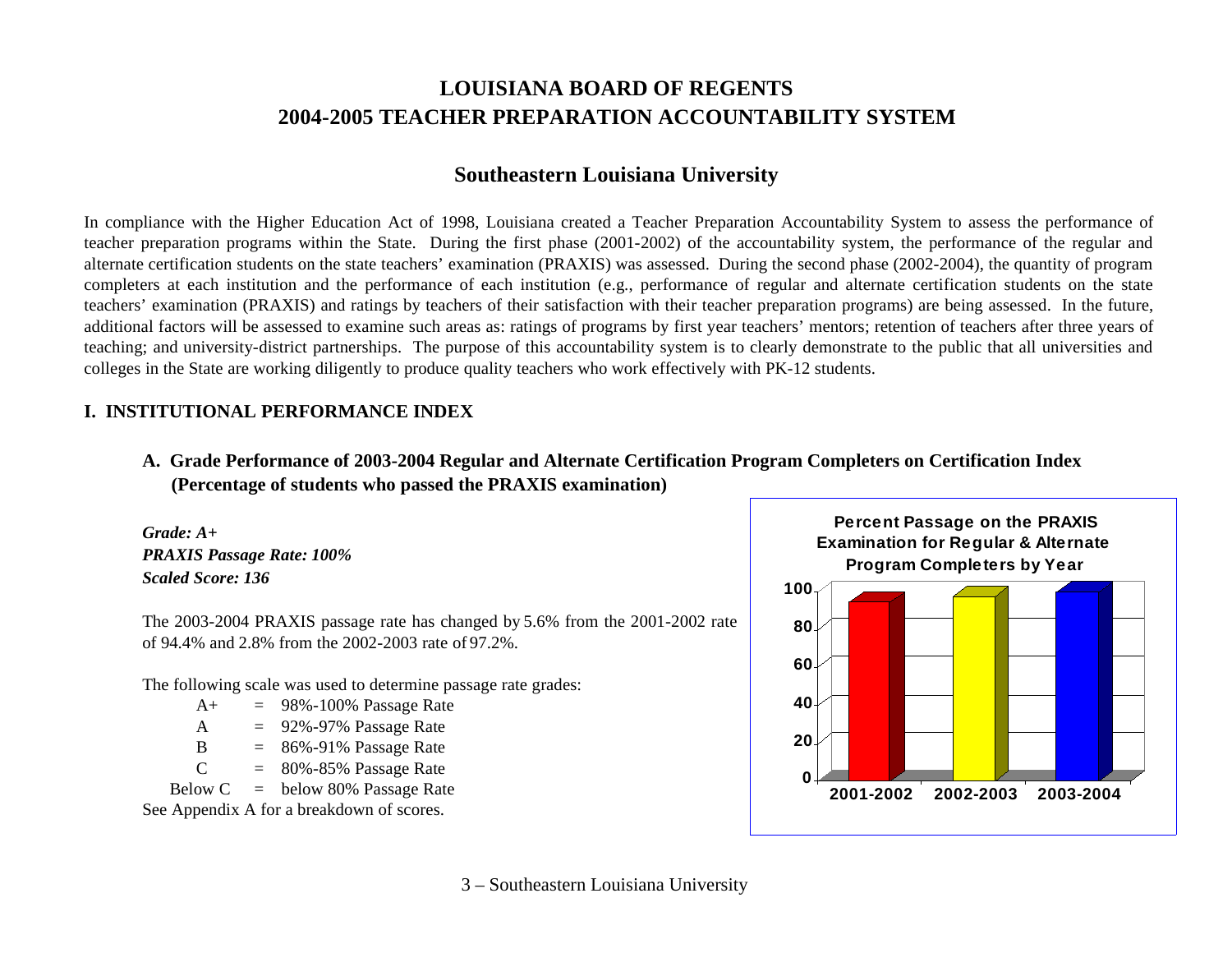## **I. INSTITUTIONAL PERFORMANCE INDEX (continued)**

## **B. Grade for Ratings of 2002-2003 Program Completers on Graduate Satisfaction Survey**

*Grade: A Mean Score of Survey Respondents: 121.58 over 1 year Total Number of Survey Respondents: 95 Respondents' Scaled Score: 112*

The following scale was used to determine grades for mean responses on surveys:

 $A_+$  = 128 & above A  $= 117.0 - 127.9$ B  $= 107.0 - 116.9$  $C = 93.0 - 106.9$ Below  $C =$  below 93.0 See Appendix B for a breakdown of scores.

# **II. QUANTITY INDEX**

**Grade for Quantity Score** (See Appendix C for a breakdown of scores.)

*Grade: A Quantity Score: 299.5 Baseline Score: 279 Percent Difference from Baseline: 7.35% Scaled Score: 105*

The following scale was used to determine quantity grades based upon percentage  $\blacksquare$ difference between the 2002-2003 Quantity Score and Baseline Score:

| $A+$ |     | $=$ +15% and above          |
|------|-----|-----------------------------|
| A    |     | $=$ +5% to +14% difference  |
| R    | $=$ | $-3\%$ to $+4\%$ difference |
| ⌒    |     |                             |

 $C = -4\%$  to  $-15\%$  difference

Below  $C = -16\%$  and greater difference





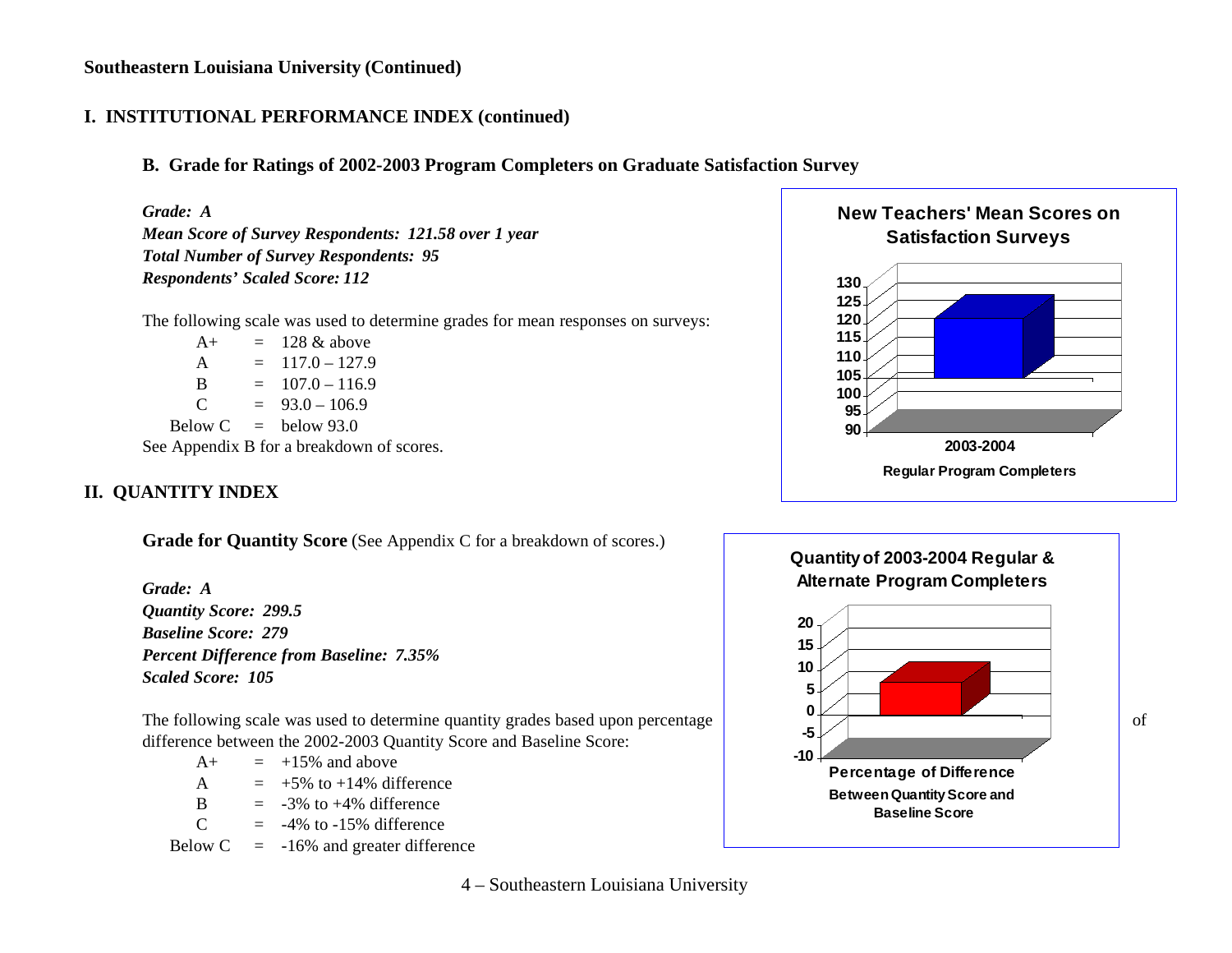### **III. TEACHER PREPARATION PERFORMANCE SCORE AND LABEL**

| A. Teacher Preparation<br><b>Performance Score</b> | $=$ | (Institutional Performance Index + Quantity Index) $\div 2$                                                                  |
|----------------------------------------------------|-----|------------------------------------------------------------------------------------------------------------------------------|
|                                                    | $=$ | {{[Certification Scaled Score x .875] + [Graduate Satisfaction Scaled Score x .125])}<br>+ Quantity Scaled Score $\} \div 2$ |
|                                                    | Ξ   | $\{([136 \times .875] + [112 \times .125]) + 105\} \div 2$                                                                   |
|                                                    | $=$ | $(133 + 105) \div 2$                                                                                                         |
|                                                    | $=$ | $238 \div 2$                                                                                                                 |
|                                                    | =   | 119                                                                                                                          |

Note: The Graduate Satisfaction Survey has been given a weight of .125 instead of .25 due to the fact that only the regular program completers' data were used. Future accountability cycles will use surveys administered to both regular and alternate program *completers.*

| <b>B. Teacher Preparation Performance Label</b>   |          | <b>High Performing</b>                                   |  |  |
|---------------------------------------------------|----------|----------------------------------------------------------|--|--|
| The following scale was used to assign the label: |          |                                                          |  |  |
| <b>Exemplary Teacher Preparation Program</b>      | $\equiv$ | Teacher Preparation Performance Score of 125.0 and above |  |  |
| High Performing Teacher Preparation Program       | $\equiv$ | Teacher Preparation Performance Score of 100.0 – 124.9   |  |  |
| <b>Satisfactory Teacher Preparation Program</b>   | $=$      | Teacher Preparation Performance Score of $80.0 - 99.9$   |  |  |
| <b>At-Risk Teacher Preparation Program</b>        | $=$      | Teacher Preparation Performance Score of $50.0 - 79.9$   |  |  |
| Low Performing Teacher Preparation Program        | $\equiv$ | Teacher Preparation Performance Score of $0 - 49.9$      |  |  |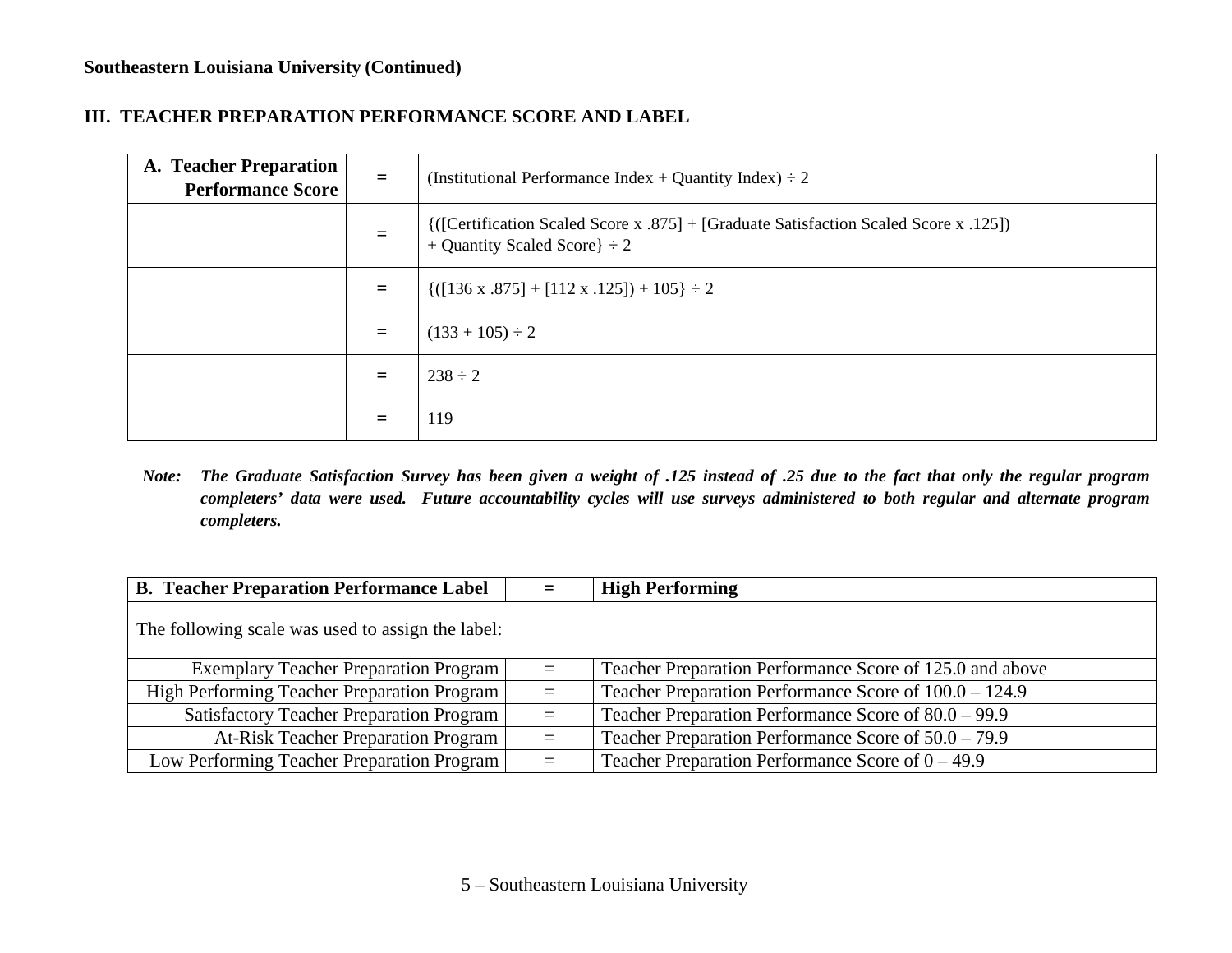## **APPENDIX A**

## **SOUTHEASTERN LOUISIANA UNIVERSITY**

# **PRAXIS EXAMINATION PASSAGE RATE REPORTS FOR INDIVIDUAL SUBTESTS 2003-2004 PROGRAM COMPLETERS**

| <b>TYPES OF RESPONSES</b>              | <b>NUMBER PASSED</b> | <b>TOTAL NUMBER</b> | <b>PERCENTAGE PASSED</b> |
|----------------------------------------|----------------------|---------------------|--------------------------|
| 2003-2004 Regular Program Completers   | 188                  | 188                 | 100%                     |
| 2003-2004 Alternate Program Completers |                      |                     | 100%                     |
| <b>Total</b>                           | 221                  | 221                 | 100%                     |

Passage Rate Reports are not prepared for program completers from individual campuses who have completed all university course requirements for alternate certification, passed all PRAXIS examinations for certification, and completed three years of successful teaching in place of student teaching/internships. The numbers of alternate certification program completers who fit this category are listed in Appendix C. All have passed 100% of the PRAXIS examinations.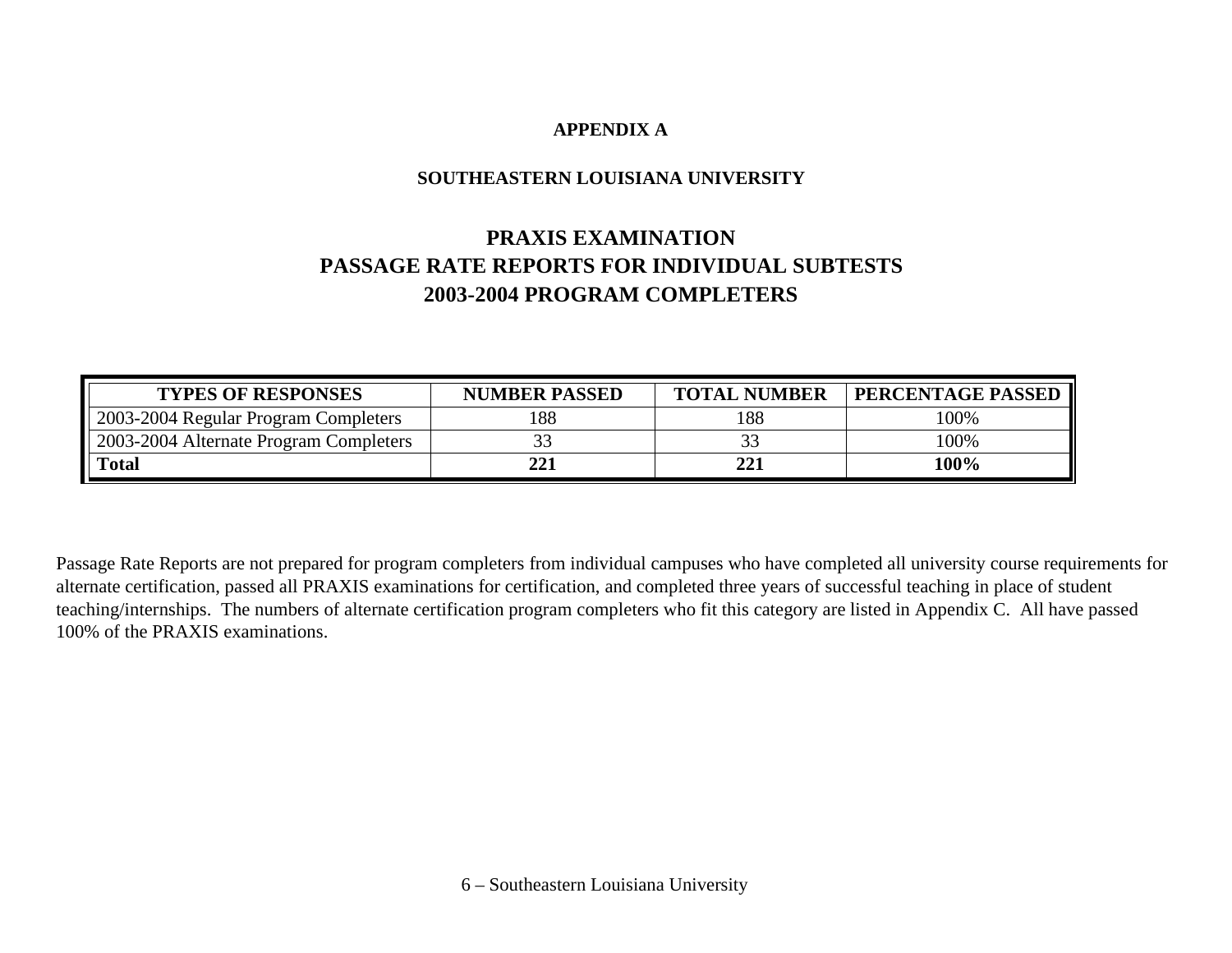| <b>Institution Name</b><br><b>Institution Code</b><br><b>State</b><br><b>Number of Program Completers Submitted</b> | <b>HEA - Title II</b><br>2003-2004 Academic Year<br><b>Regular Program</b><br><b>Completers</b><br><b>Passage Rate Report</b><br>SOUTHEASTERN LOUISIANA UNIV<br>6656<br>Louisiana |                                                         |                                                          |                                         |                                                     |                                                          |                                      |
|---------------------------------------------------------------------------------------------------------------------|-----------------------------------------------------------------------------------------------------------------------------------------------------------------------------------|---------------------------------------------------------|----------------------------------------------------------|-----------------------------------------|-----------------------------------------------------|----------------------------------------------------------|--------------------------------------|
|                                                                                                                     |                                                                                                                                                                                   | 188                                                     |                                                          |                                         |                                                     | <b>Statewide</b>                                         |                                      |
| <b>Type of Assessment</b>                                                                                           | <b>Assessmen</b><br>t<br>Code<br><b>Number</b>                                                                                                                                    | <b>Number</b><br><b>Taking</b><br><b>Assessmen</b><br>t | <b>Number</b><br><b>Passing</b><br><b>Assessmen</b><br>t | <b>Institutiona</b><br><b>Pass Rate</b> | <b>Number</b><br><b>Taking</b><br><b>Assessment</b> | <b>Number</b><br><b>Passing</b><br><b>Assessmen</b><br>t | <b>Statewide</b><br><b>Pass Rate</b> |
| <b>Basic Skills</b>                                                                                                 |                                                                                                                                                                                   |                                                         |                                                          |                                         |                                                     |                                                          |                                      |
| <b>COMMUNICATIONS SKILLS</b>                                                                                        | 500                                                                                                                                                                               | $\mathbf{1}$                                            |                                                          |                                         | 4                                                   |                                                          |                                      |
| <b>GENERAL KNOWLEDGE</b>                                                                                            | 510                                                                                                                                                                               | $\overline{2}$                                          |                                                          |                                         | 5                                                   |                                                          |                                      |
| PPST READING                                                                                                        | 710                                                                                                                                                                               | 13                                                      | 13                                                       | 100%                                    | 97                                                  | 97                                                       | 100%                                 |
| <b>CBT READING</b>                                                                                                  | 711                                                                                                                                                                               | 127                                                     | 127                                                      | 100%                                    | 605                                                 | 605                                                      | 100%                                 |
| <b>PPST WRITING</b>                                                                                                 | 720                                                                                                                                                                               | 12                                                      | 12                                                       | 100%                                    | 96                                                  | 96                                                       | 100%                                 |
| <b>CBT WRITING</b>                                                                                                  | 721                                                                                                                                                                               | 128                                                     | 128                                                      | 100%                                    | 601                                                 | 601                                                      | 100%                                 |
| <b>PPST MATHEMATICS</b>                                                                                             | 730                                                                                                                                                                               | 10                                                      | 10                                                       | 100%                                    | 85                                                  | 85                                                       | 100%                                 |
| <b>CBT MATHEMATICS</b>                                                                                              | 731                                                                                                                                                                               | 127                                                     | 127                                                      | 100%                                    | 585                                                 | 585                                                      | 100%                                 |
| COMPUTERIZED PPST READING                                                                                           | 5710                                                                                                                                                                              | 36                                                      | 36                                                       | 100%                                    | 485                                                 | 485                                                      | 100%                                 |
| COMPUTERIZED PPST WRITING                                                                                           | 5720                                                                                                                                                                              | 36                                                      | 36                                                       | 100%                                    | 490                                                 | 490                                                      | 100%                                 |
| <b>COMPUTERIZED PPST MATHEMATICS</b>                                                                                | 5730                                                                                                                                                                              | 39                                                      | 39                                                       | 100%                                    | 513                                                 | 513                                                      | 100%                                 |
| <b>Professional Knowledge</b>                                                                                       |                                                                                                                                                                                   |                                                         |                                                          |                                         |                                                     |                                                          |                                      |
| PROFESSIONAL KNOWLEDGE                                                                                              | 520                                                                                                                                                                               | $\mathbf{1}$                                            |                                                          |                                         | 4                                                   |                                                          |                                      |
| PRINCIPLES LEARNING & TEACHING K-6                                                                                  | 522                                                                                                                                                                               | 152                                                     | 152                                                      | 100%                                    | 1070                                                | 1062                                                     | 99%                                  |
| PRINCIPLES LEARNING & TEACHING 5-9                                                                                  | 523                                                                                                                                                                               |                                                         |                                                          |                                         | 5                                                   |                                                          |                                      |
| PRINCIPLES LEARNING & TEACHING 7-12                                                                                 | 524                                                                                                                                                                               | 35                                                      | 35                                                       | 100%                                    | 453                                                 | 449                                                      | 99%                                  |
| <b>Academic Content Areas</b>                                                                                       |                                                                                                                                                                                   |                                                         |                                                          |                                         |                                                     |                                                          |                                      |
| <b>ELEMENTARY EDUCATION</b>                                                                                         | 010                                                                                                                                                                               |                                                         |                                                          |                                         | $\overline{1}$                                      |                                                          |                                      |
| ELEM ED CURR INSTRUC ASSESSMENT                                                                                     | 011                                                                                                                                                                               | 9                                                       |                                                          |                                         | 135                                                 | 131                                                      | 97%                                  |
| ELEM ED CONTENT AREA EXERCISES                                                                                      | 012                                                                                                                                                                               | 10                                                      | 10                                                       | 100%                                    | 136                                                 | 135                                                      | 99%                                  |
| ELEMENTARY ED CONTENT KNOWLEDGE                                                                                     | 014                                                                                                                                                                               | 135                                                     | 135                                                      | 100%                                    |                                                     |                                                          |                                      |

7 – Southeastern Louisiana University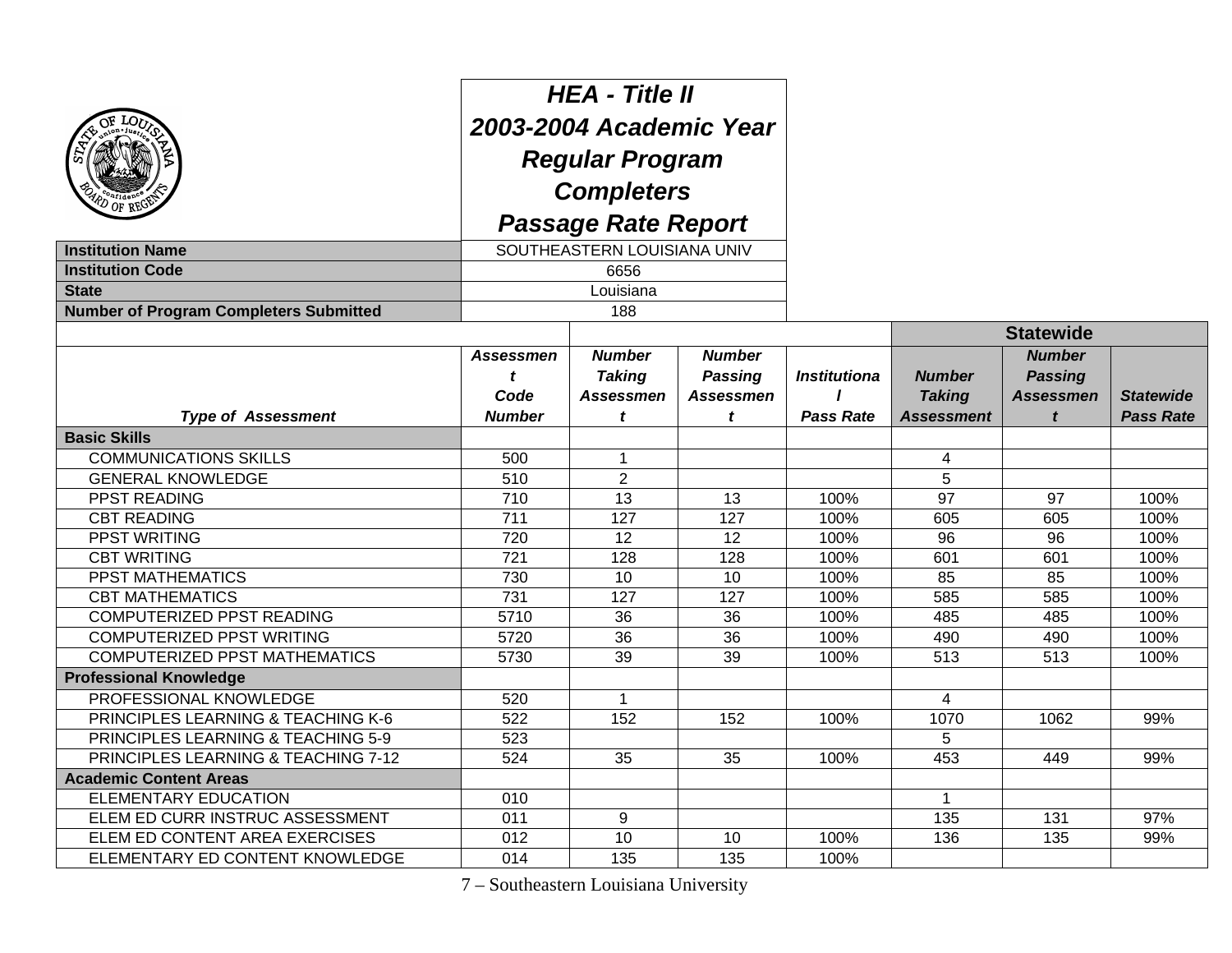| <b>Institution Name</b>                       | <b>HEA - Title II</b><br>2003-2004 Academic Year<br><b>Regular Program</b><br><b>Completers</b><br><b>Passage Rate Report</b><br>SOUTHEASTERN LOUISIANA UNIV |                                                    |                                                     |                     |                                |                                                     |                  |
|-----------------------------------------------|--------------------------------------------------------------------------------------------------------------------------------------------------------------|----------------------------------------------------|-----------------------------------------------------|---------------------|--------------------------------|-----------------------------------------------------|------------------|
| <b>Institution Code</b>                       |                                                                                                                                                              | 6656                                               |                                                     |                     |                                |                                                     |                  |
| <b>State</b>                                  |                                                                                                                                                              | Louisiana                                          |                                                     |                     |                                |                                                     |                  |
| <b>Number of Program Completers Submitted</b> |                                                                                                                                                              | 188                                                |                                                     |                     |                                |                                                     |                  |
|                                               |                                                                                                                                                              |                                                    |                                                     |                     |                                | <b>Statewide</b>                                    |                  |
|                                               | <b>Assessmen</b><br>Code                                                                                                                                     | <b>Number</b><br><b>Taking</b><br><b>Assessmen</b> | <b>Number</b><br><b>Passing</b><br><b>Assessmen</b> | <b>Institutiona</b> | <b>Number</b><br><b>Taking</b> | <b>Number</b><br><b>Passing</b><br><b>Assessmen</b> | <b>Statewide</b> |
| <b>Type of Assessment</b>                     | <b>Number</b>                                                                                                                                                | t                                                  | t                                                   | <b>Pass Rate</b>    | <b>Assessment</b>              | t                                                   | <b>Pass Rate</b> |
| <b>Academic Content Areas</b>                 |                                                                                                                                                              |                                                    |                                                     |                     |                                |                                                     |                  |
| ELEMENTARY ED CONTENT KNOWLEDGE               | 014                                                                                                                                                          | 135                                                | 135                                                 | 100%                | 780                            | 773                                                 | 99%              |
| EARLY CHILDHOOD EDUCATION                     | 020                                                                                                                                                          |                                                    |                                                     |                     | 86                             | 86                                                  | 100%             |
| <b>BIOLOGY AND GENERAL SCIENCE</b>            | 030                                                                                                                                                          | 5                                                  |                                                     |                     | 29                             | 29                                                  | 100%             |
| ENG LANG LIT COMP CONTENT KNOWLEDGE           | 041                                                                                                                                                          | 8                                                  |                                                     |                     | 87                             | 87                                                  | 100%             |
| ENG LANG LIT COMP PEDAGOGY                    | 043                                                                                                                                                          | 8                                                  |                                                     |                     | 87                             | 87                                                  | 100%             |
| <b>MATHEMATICS</b>                            | 060                                                                                                                                                          | 3                                                  |                                                     |                     | 21                             | 21                                                  | 100%             |
| MATHEMATICS CONTENT KNOWLEDGE                 | 061                                                                                                                                                          |                                                    |                                                     |                     | $\overline{2}$                 |                                                     |                  |
| CHEM PHYSICS AND GENERAL SCIENCE              | 070                                                                                                                                                          |                                                    |                                                     |                     | 5                              |                                                     |                  |
| <b>SOCIAL STUDIES</b>                         | 080                                                                                                                                                          |                                                    |                                                     |                     | 1                              |                                                     |                  |
| SOCIAL STUDIES: CONTENT KNOWLEDGE             | 081                                                                                                                                                          | 6                                                  |                                                     |                     | 96                             | 94                                                  | 98%              |
| SOCIAL STUDIES: INTERPRET MATERIALS           | 083                                                                                                                                                          | 6                                                  |                                                     |                     | 96                             | 96                                                  | 100%             |
| PHYSICAL EDUCATION                            | 090                                                                                                                                                          | 6                                                  |                                                     |                     | 58                             | 58                                                  | 100%             |
| PHY EDUCATION: CONTENT KNOWLEDGE              | 091                                                                                                                                                          |                                                    |                                                     |                     | $\overline{2}$                 |                                                     |                  |
| <b>BUSINESS EDUCATION</b>                     | 100                                                                                                                                                          |                                                    |                                                     |                     | 9                              |                                                     |                  |
| <b>MUSIC EDUCATION</b>                        | 110                                                                                                                                                          | $\mathbf{1}$                                       |                                                     |                     | 28                             | 28                                                  | 100%             |
| MUSIC CONTENT KNOWLEDGE                       | 113                                                                                                                                                          |                                                    |                                                     |                     | 4                              |                                                     |                  |
| FAMILY AND CONSUMER SCIENCES                  | 120                                                                                                                                                          |                                                    |                                                     |                     | $\overline{7}$                 |                                                     |                  |
| MIDDLE SCHOOL SUBJECTS: CK                    | 146                                                                                                                                                          |                                                    |                                                     |                     | 1                              |                                                     |                  |
| <b>FRENCH</b>                                 | 170                                                                                                                                                          |                                                    |                                                     |                     | 1                              |                                                     |                  |

8 – Southeastern Louisiana University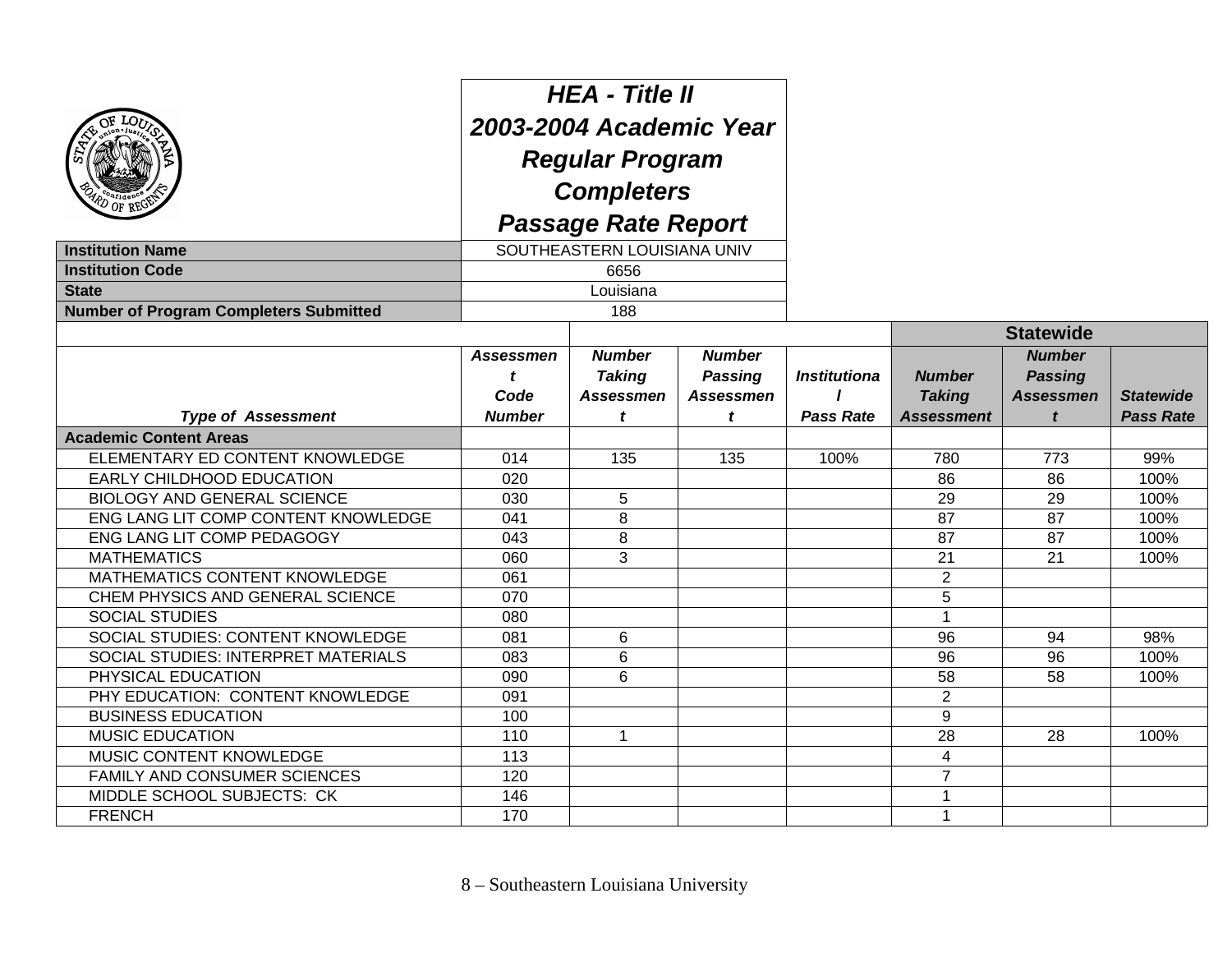|                                                                                          |                                                     | <b>HEA - Title II</b><br>2003-2004 Academic Year     |                                         |                                                     |                                                      |                                      |
|------------------------------------------------------------------------------------------|-----------------------------------------------------|------------------------------------------------------|-----------------------------------------|-----------------------------------------------------|------------------------------------------------------|--------------------------------------|
|                                                                                          |                                                     | <b>Regular Program</b>                               |                                         |                                                     |                                                      |                                      |
|                                                                                          |                                                     | <b>Completers</b>                                    |                                         |                                                     |                                                      |                                      |
|                                                                                          |                                                     | <b>Passage Rate Report</b>                           |                                         |                                                     |                                                      |                                      |
| <b>Institution Name</b>                                                                  | SOUTHEASTERN LOUISIANA UNIV                         |                                                      |                                         |                                                     |                                                      |                                      |
| <b>Institution Code</b>                                                                  |                                                     | 6656                                                 |                                         |                                                     |                                                      |                                      |
| <b>State</b>                                                                             |                                                     | Louisiana                                            |                                         |                                                     |                                                      |                                      |
| <b>Number of Program Completers Submitted</b>                                            |                                                     | 188                                                  |                                         |                                                     |                                                      |                                      |
|                                                                                          |                                                     |                                                      |                                         |                                                     | <b>Statewide</b>                                     |                                      |
| <b>Type of Assessment</b>                                                                | <b>Number</b><br><b>Taking</b><br><b>Assessment</b> | <b>Number</b><br><b>Passing</b><br><b>Assessment</b> | <b>Institutiona</b><br><b>Pass Rate</b> | <b>Number</b><br><b>Taking</b><br><b>Assessment</b> | <b>Number</b><br><b>Passing</b><br><b>Assessment</b> | <b>Statewide</b><br><b>Pass Rate</b> |
| Aggregate - Basic Skills                                                                 | 179                                                 | 179                                                  | 100%                                    | 1203                                                | 1203                                                 | 100%                                 |
| Aggregate - Professional Knowledge                                                       | 188                                                 | 188                                                  | 100%                                    | 1532                                                | 1520                                                 | 99%                                  |
| Aggregate - Academic Content Areas (Math, English,<br>Biology, etc.)                     | 177                                                 | 177                                                  | 100%                                    | 1364                                                | 1350                                                 | 99%                                  |
| Aggregate - Other Content Areas (Career/Technical<br>Education, Health Educations, etc.) |                                                     |                                                      |                                         |                                                     |                                                      |                                      |
| Aggregate - Teaching Special Populations (Special<br>Education, ELS, etc.)               |                                                     |                                                      |                                         |                                                     |                                                      |                                      |
| Aggregate - Performance Assessments                                                      |                                                     |                                                      |                                         |                                                     |                                                      |                                      |
| <b>Summary Totals and Pass Rates</b>                                                     | 188                                                 | 188                                                  | 100%                                    | 1542                                                | 1521                                                 | 99%                                  |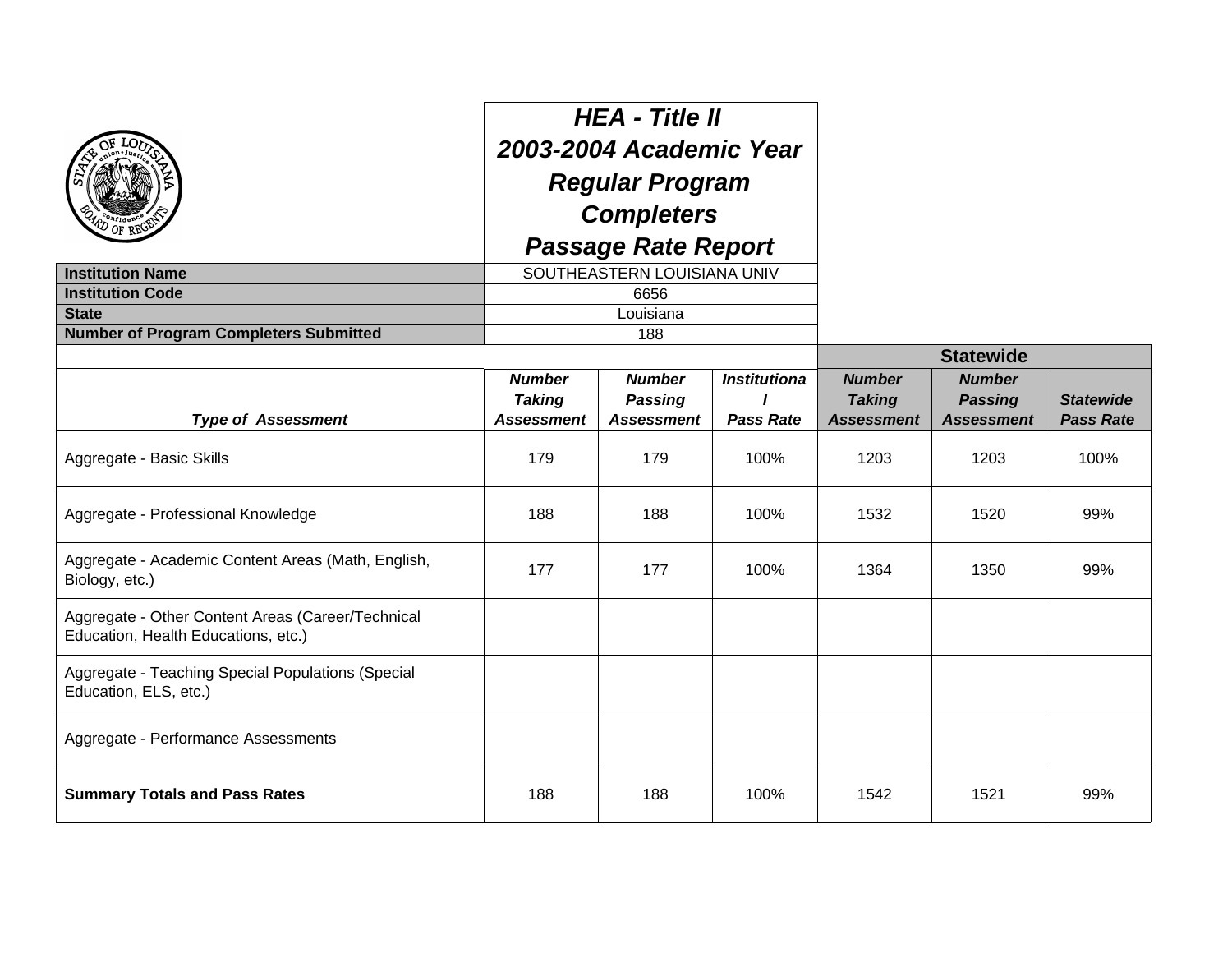### **APPENDIX B**

### **SOUTHEASTERN LOUISIANA UNIVERSITY**

**TEACHER PREPARATION PROGRAM ACCOUNTABILITY SURVEY**

**2003-2004 Data HEA - Title II Alternate Certification Program Completers Passage Rate Reports have not yet been provided to states by 2003-2004 Academic Year the Educational Testing Service.**

|                                              | Number of Responses |                |          |       |          |
|----------------------------------------------|---------------------|----------------|----------|-------|----------|
| Items                                        | Mean                | Strongly       | Disagree | Agree | Strongly |
|                                              | by Item             | Disagree       |          |       | Agree    |
|                                              |                     |                |          |       |          |
| Planning                                     |                     |                |          |       |          |
| 1. Specify learning objectives in terms of   | 3.64                | $\Omega$       | $\Omega$ | 34    | 61       |
| clear, concise student outcomes.             |                     |                |          |       |          |
| 2. Plan a series of activities that help my  | 3.58                | $\overline{0}$ | $\theta$ | 40    | 55       |
| students achieve those objectives.           |                     |                |          |       |          |
| 3. Successfully identify individual student  | 3.27                | $\Omega$       | 4        | 61    | 30       |
| differences in the context of a whole class. |                     |                |          |       |          |

<sup>∗</sup> As written, the survey contains 35 items. Technical difficulties with administration caused item 35 not to be administered. This score represents an adjustment to the 34 item mean to represent its equivalent out of 35 items. This was necessary in order to convert the survey scores to scaled scores for the accountability system.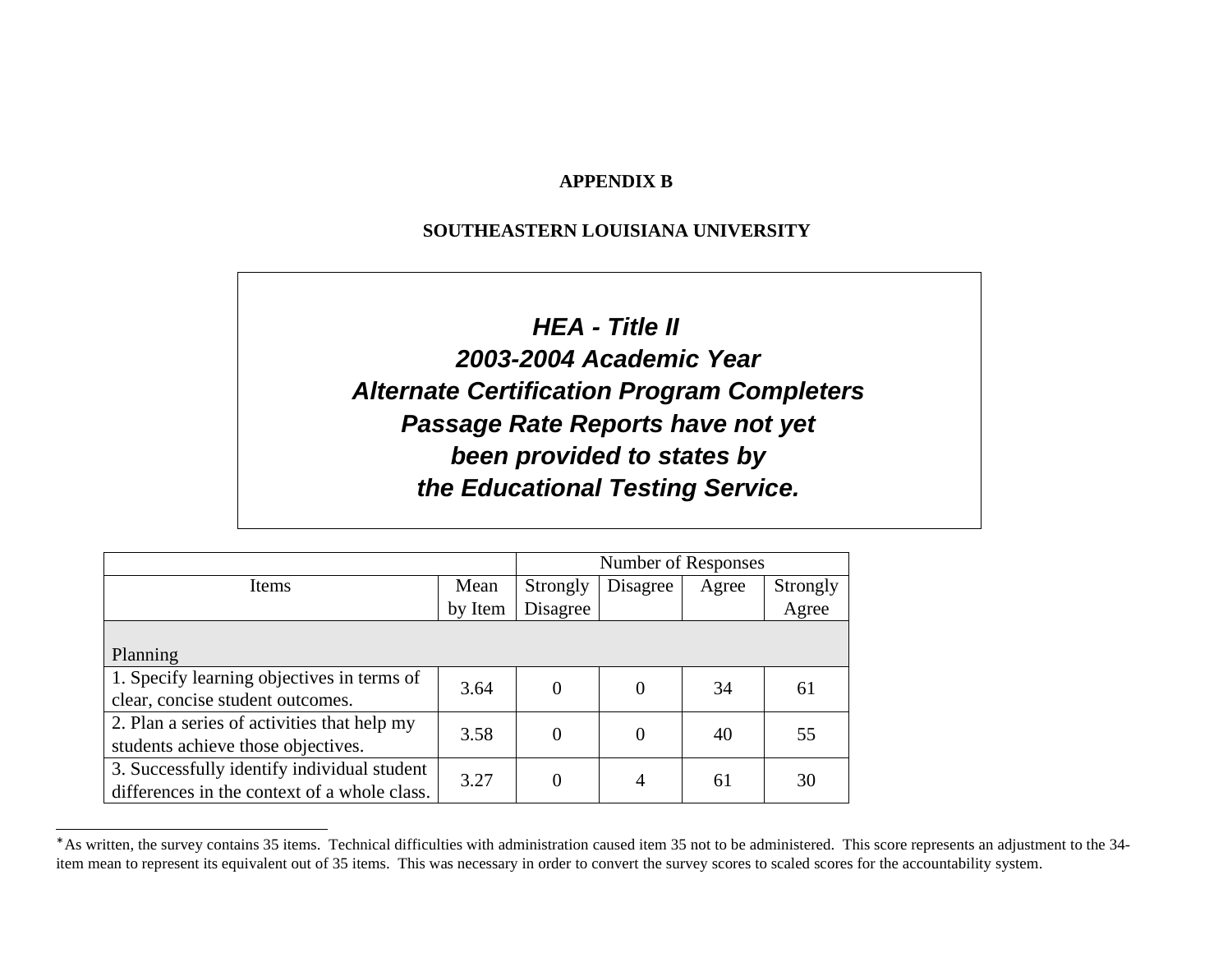| 4. Implement accommodations for<br>individual student differences. | 3.16 | $\mathbf{1}$   | $\overline{4}$ | 69 | 21 |
|--------------------------------------------------------------------|------|----------------|----------------|----|----|
|                                                                    |      |                |                |    |    |
| Instruction                                                        |      |                |                |    |    |
| 5. Consistently stimulate and encourage                            |      |                |                |    |    |
| higher order thinking at the appropriate                           | 3.4  | $\overline{0}$ | $\mathbf{1}$   | 55 | 39 |
| developmental levels.                                              |      |                |                |    |    |
| 6. Identify a variety of lesson materials, in                      |      |                |                |    |    |
| addition to traditional classroom                                  | 3.58 | $\overline{0}$ | $\overline{2}$ | 36 | 57 |
| materials.                                                         |      |                |                |    |    |
| 7. Integrate a variety of materials to                             | 3.49 | $\overline{0}$ | $\overline{4}$ | 40 | 51 |
| achieve lesson objectives.                                         |      |                |                |    |    |
| 8. Change or adjust a lesson to respond to                         | 3.49 | $\overline{0}$ | $\overline{2}$ | 44 | 49 |
| my students' outcomes.                                             |      |                |                |    |    |
| 9. Use both short-term and long-term                               |      |                |                |    |    |
| evaluation methods to measure my                                   | 3.26 | $\overline{0}$ | 8              | 54 | 33 |
| student outcomes.                                                  |      |                |                |    |    |
| 10. Implement teacher-directed or                                  |      |                |                |    |    |
| student-centered activities that result in                         | 3.54 | $\theta$       | $\overline{0}$ | 44 | 51 |
| student learning.                                                  |      |                |                |    |    |
| 11. Successfully plan for individual                               |      |                |                |    |    |
| student differences in the context of a                            | 3.08 | $\mathbf{1}$   | 10             | 64 | 20 |
| whole class.                                                       |      |                |                |    |    |
| 12. Open, develop, and close a lesson                              |      |                |                |    |    |
| effectively.                                                       | 3.64 | $\overline{0}$ | $\overline{2}$ | 30 | 63 |
| 13. Integrate technology into my lessons.                          | 3.38 | $\overline{0}$ | 8              | 43 | 44 |
| 14. Successfully present content at a                              | 3.46 | $\overline{0}$ | 5              | 41 | 49 |
| developmentally appropriate level.                                 |      |                |                |    |    |
| 15. Effectively use appropriate formal and                         |      |                |                |    |    |
| informal assessment techniques.                                    | 3.53 | $\overline{0}$ | $\mathbf{1}$   | 43 | 51 |
| 16. Provide timely feedback to my                                  |      |                |                |    |    |
| students.                                                          | 3.51 | $\overline{0}$ | $\overline{4}$ | 39 | 52 |
| 17. Produce evidence of student academic                           |      |                |                |    |    |
| growth.                                                            | 3.27 | $\overline{0}$ | 10             | 49 | 36 |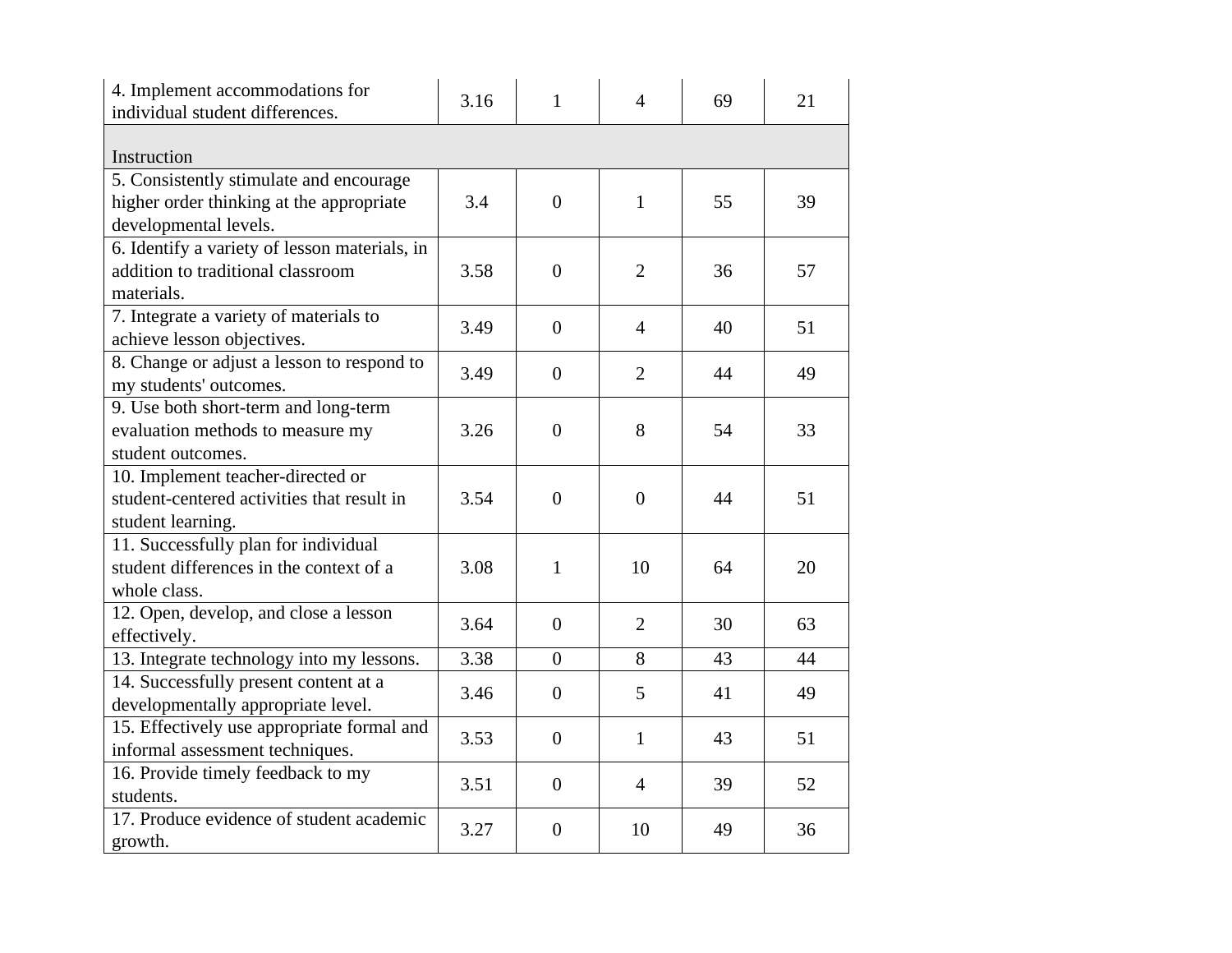| 18. Employ effective teaching practices as<br>modeled by faculty. | 3.42 | $\theta$         | $\mathbf{1}$   | 53 | 41 |
|-------------------------------------------------------------------|------|------------------|----------------|----|----|
| Instruction                                                       |      |                  |                |    |    |
| 19. Relate examples, real-life situations,                        |      |                  |                |    |    |
| or current events to the content being                            | 3.64 | $\overline{0}$   | $\mathbf{1}$   | 32 | 62 |
| taught.                                                           |      |                  |                |    |    |
| 20. Teach in one or more subject areas.                           | 3.53 | $\overline{2}$   | 6              | 27 | 60 |
| 21. Communicate effectively with                                  |      |                  |                |    |    |
| students.                                                         | 3.67 | $\boldsymbol{0}$ | $\mathbf{1}$   | 29 | 65 |
| 22. Encourage participation from all                              |      |                  |                |    |    |
| students.                                                         | 3.67 | $\overline{0}$   | $\overline{2}$ | 27 | 66 |
| 23. Monitor the ongoing performance of                            |      |                  |                |    |    |
| students.                                                         | 3.52 | $\overline{0}$   | 3              | 40 | 52 |
|                                                                   |      |                  |                |    |    |
| Management                                                        |      |                  |                |    |    |
| 24. Facilitate learning by organizing                             | 3.56 | $\overline{0}$   | $\overline{2}$ | 38 | 55 |
| available space, materials, and equipment.                        |      |                  |                |    |    |
| 25. Maintain a positive learning                                  | 3.69 | $\overline{0}$   | $\mathbf{1}$   | 27 | 67 |
| environment.                                                      |      |                  |                |    |    |
| 26. Create a routine and manage                                   |      |                  |                |    |    |
| transitions in a way that maximizes the                           | 3.48 | $\overline{0}$   | 5              | 39 | 51 |
| time available for learning.                                      |      |                  |                |    |    |
| 27. Manage and adjust my time to ensure                           | 3.46 | $\overline{0}$   | 5              | 41 | 49 |
| that learning objectives are met.                                 |      |                  |                |    |    |
| 28. Clearly communicate my expectations                           | 3.54 | $\overline{0}$   | $\overline{4}$ | 36 | 55 |
| for appropriate behavior to my students.                          |      |                  |                |    |    |
| 29. Monitor and respond to appropriate                            | 3.58 | $\overline{0}$   | 3              | 34 | 58 |
| student behavior in an effective way.                             |      |                  |                |    |    |
| 30. Monitor and respond to inappropriate                          | 3.47 | 1                | 6              | 35 | 53 |
| student behavior in an effective way.                             |      |                  |                |    |    |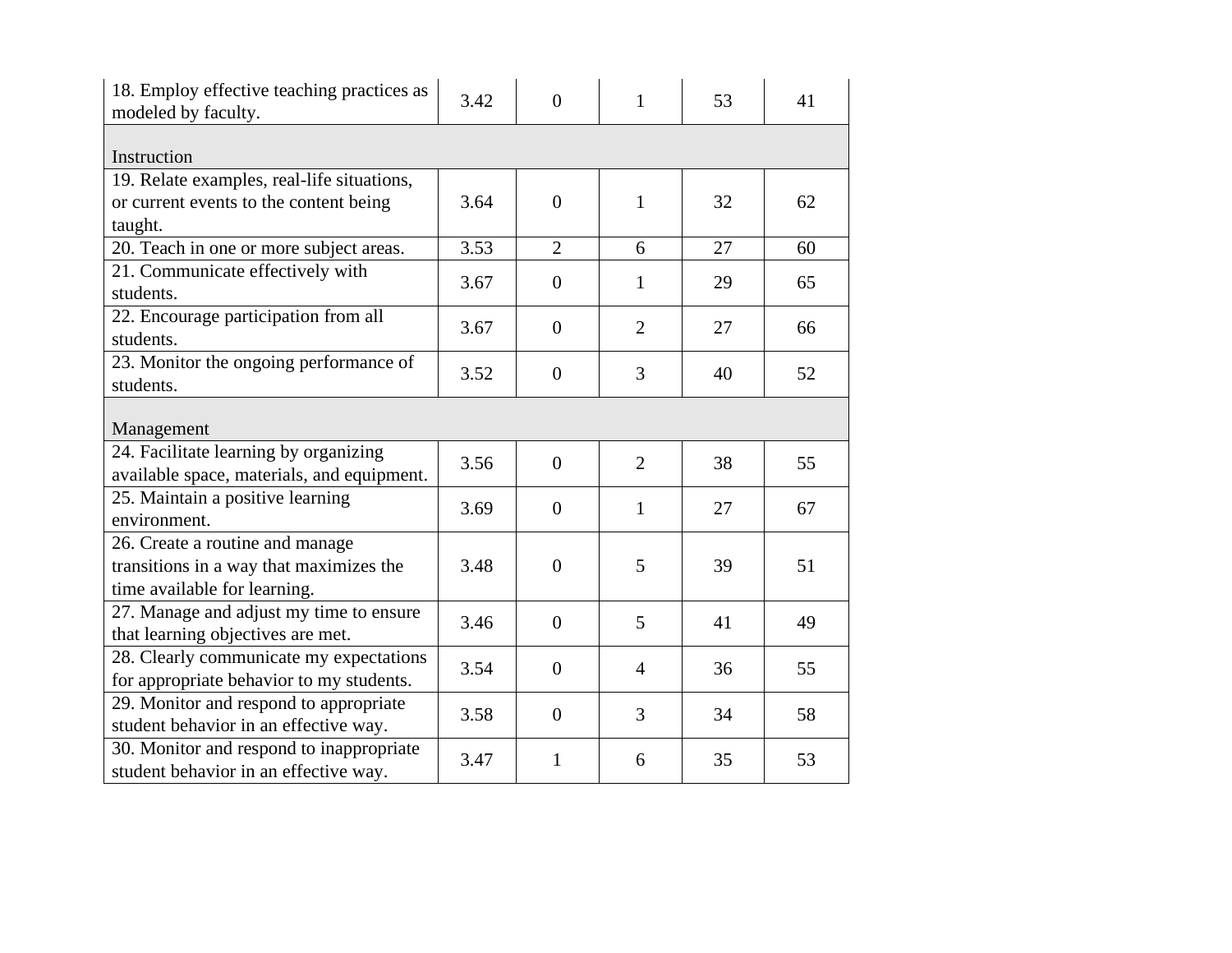| School Improvement                         |                                            |                |          |    |           |
|--------------------------------------------|--------------------------------------------|----------------|----------|----|-----------|
| 31. Encourage parents/caregivers to        |                                            |                |          |    |           |
| become active partners in their children's | 3.22                                       | $\overline{0}$ | 13       | 48 | 34        |
| education and become involved in           |                                            |                |          |    |           |
| school/classroom activities.               |                                            |                |          |    |           |
| 32. Provide clear and timely information   |                                            |                |          |    |           |
| to parents/caregivers regarding classroom  | 3.31                                       |                | 6        | 51 | 37        |
| expectations, student progress, and ways   |                                            |                |          |    |           |
| they can assist learning.                  |                                            |                |          |    |           |
| 33. Collaboratively and effectively work   | 3.58                                       | $\Omega$       | $\Omega$ | 40 | 55        |
| with colleagues.                           |                                            |                |          |    |           |
| 34. Understand the importance of and plan  | 3.46                                       | $\Omega$       | 8        | 35 | 52        |
| for professional development.              |                                            |                |          |    |           |
| Overall                                    |                                            | poor           |          |    | excellent |
| Overall, how would you rate the            |                                            |                |          |    |           |
| effectiveness of your teacher preparation  | technical difficulties: data not collected |                |          |    |           |
| program in preparing you to improve        |                                            |                |          |    |           |
| student learning?                          |                                            |                |          |    |           |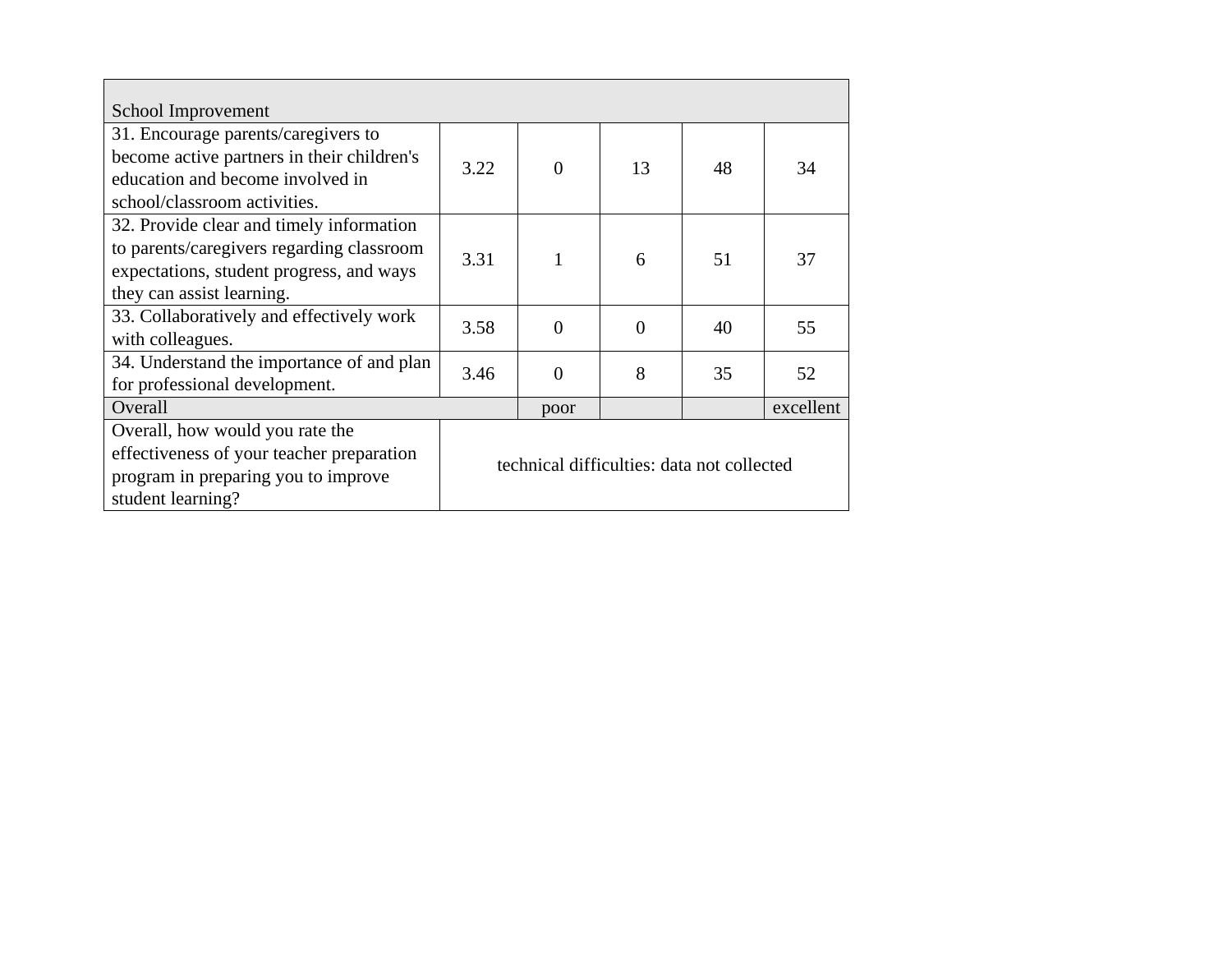### **APPENDIX C**

### **SOUTHEASTERN LOUISIANA UNIVERSITY**

### **2004-2005 POINTS FOR QUANTITY INDEX**

### **BASELINE SCORE**

A Baseline Score has been established for each individual teacher preparation program in Louisiana. The Baseline Score is the total number of regular and alternate program completers that completed teacher preparation programs between the dates of July 1, 2000 – June 30, 2001.

### **QUANTITY POINTS**

#### **A. 2003-2004 PROGRAM COMPLETERS**

One-point is assigned to every regular and alternate program completer that completed teacher preparation programs between the dates of July 1, 2003 – June 30, 2004.

| <b>Program Completers</b> | <b>Program Completers</b>              | <b>Program Completers</b>                   | <b>Program Completers</b> |
|---------------------------|----------------------------------------|---------------------------------------------|---------------------------|
| <b>Undergraduates</b>     | <b>Alternate Certification Courses</b> | <b>Alternate Certification Courses with</b> | <b>TOTAL</b>              |
|                           | with Internship/Student                | 3 Years of Successful Teaching              |                           |
|                           | Teaching                               |                                             |                           |
| 188                       |                                        |                                             | 246                       |

### **B. BONUS POINTS**

In addition, one-half a point is assigned to every 2003-2004 regular and alternate program completer that met the criteria for each of the following teacher shortage areas.

| <b>Teacher Shortage Areas</b> | <b>Program Completers</b><br><b>Undergraduates</b> | <b>Program Completers</b><br><b>Alternate Certification</b><br><b>Courses with Internship/</b><br><b>Student Teaching</b> | <b>Program Completers</b><br><b>Alternate Certification</b><br><b>Courses with 3 Years of</b><br><b>Successful Teaching</b> |
|-------------------------------|----------------------------------------------------|---------------------------------------------------------------------------------------------------------------------------|-----------------------------------------------------------------------------------------------------------------------------|
| <b>MINORITIES</b>             |                                                    |                                                                                                                           |                                                                                                                             |
| <b>MATHEMATICS</b>            |                                                    |                                                                                                                           |                                                                                                                             |